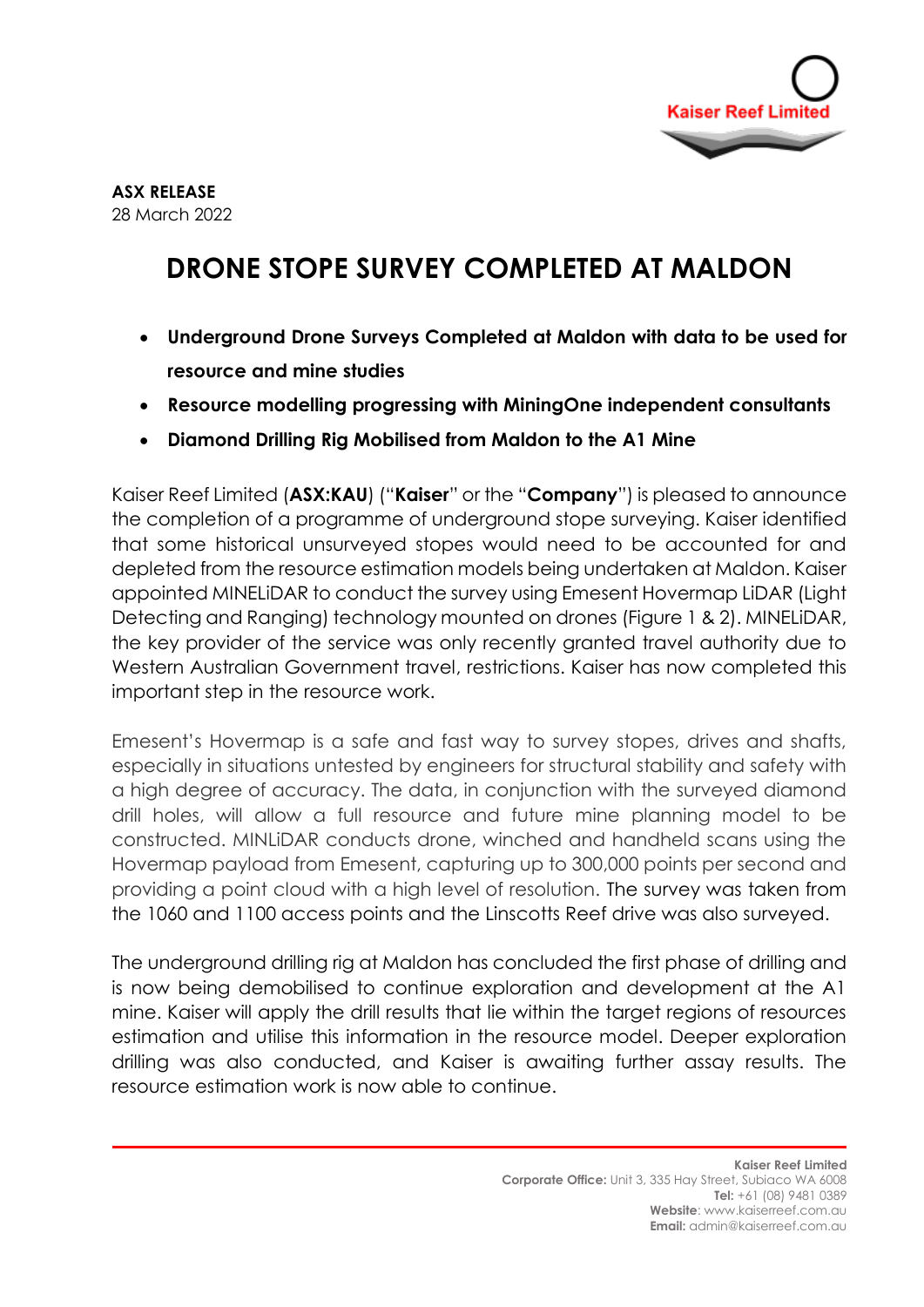



Figure 1: MINELiDAR engineer Peter Evans conducting pre-flight checks at Maldon



Figure 2: Example image of a drive being surveyed showing laser survey lines (not from Maldon)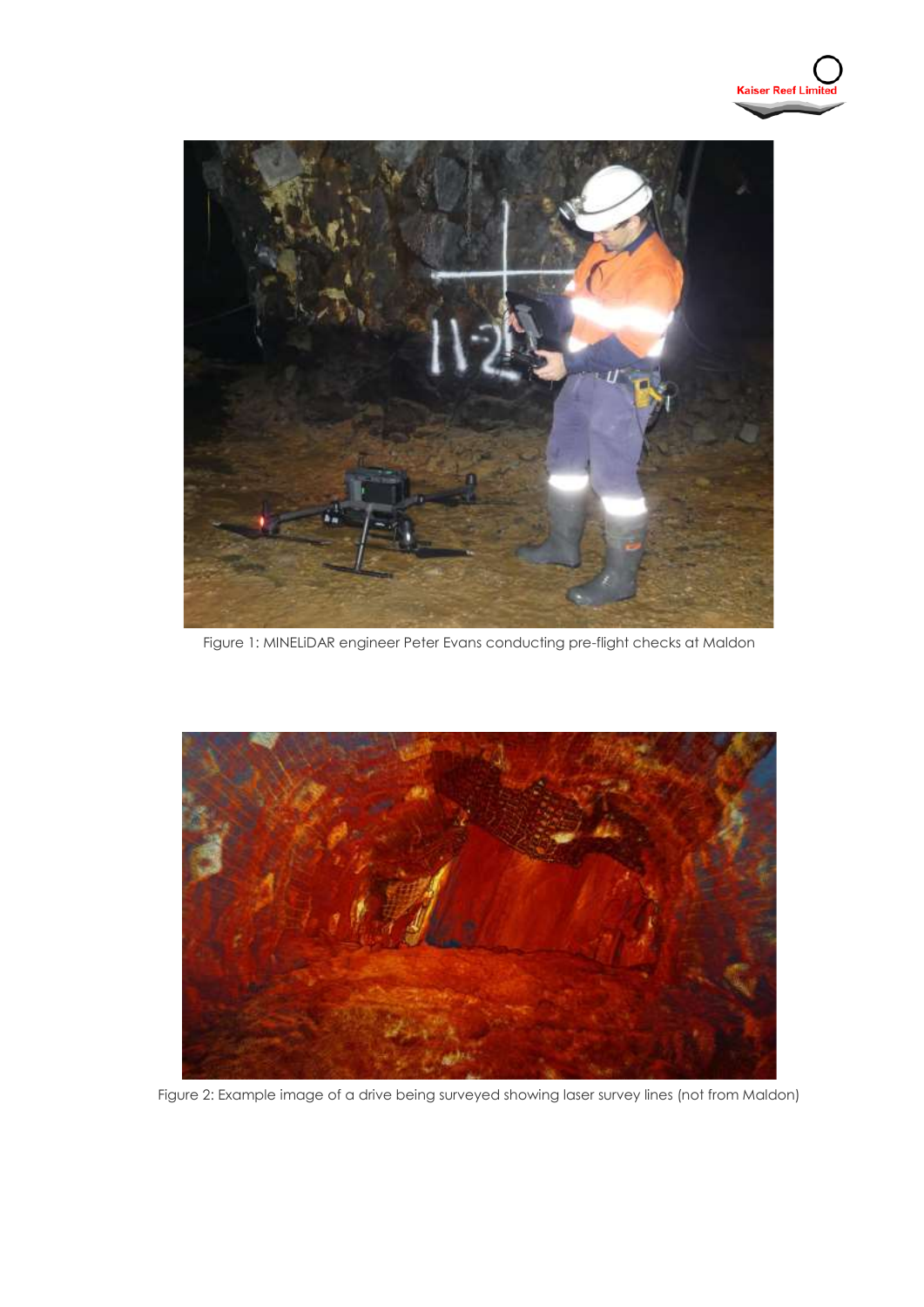

North

## **The Maldon Goldfield**

Maldon is located between Bendigo and Ballarat in the Victorian Goldfields and the licence area has produced over **1.74M ounces of gold at 28 g/t** (Figure 3). Maldon is host to one of Australia's highest grade historic gold mines, the Nuggety Reef, that produced 301,000 ounces of gold at 187 g/t.

The Maldon goldfield is located in the Bendigo Zone in host turbidite sandstone, siltstone and shales of the Castlemaine group and was subject to deformation resulting in north-south trending series of chevron folds. During folding a complex history of faulting is also noted. An event around ~445Ma believed to have involved crustal thickening and the circulation of metamorphic fluids through the crust (Vandenberg et al, 2000) and formed gold deposits at Bendigo, Fosterville, Castlemaine, Maldon and Daylesford. Maldon was later subject to further potential mineralising and remobilisation events with the emplacement of the Harcourt Batholith.

One of the Maldon's key attributes is the extensive existing infrastructure and proximity to Kaiser's gold processing plant (3 km away). Rapid and low-cost development could be implemented with the existing mining fleet owned by Kaiser and experienced mining team for minimal capital cost.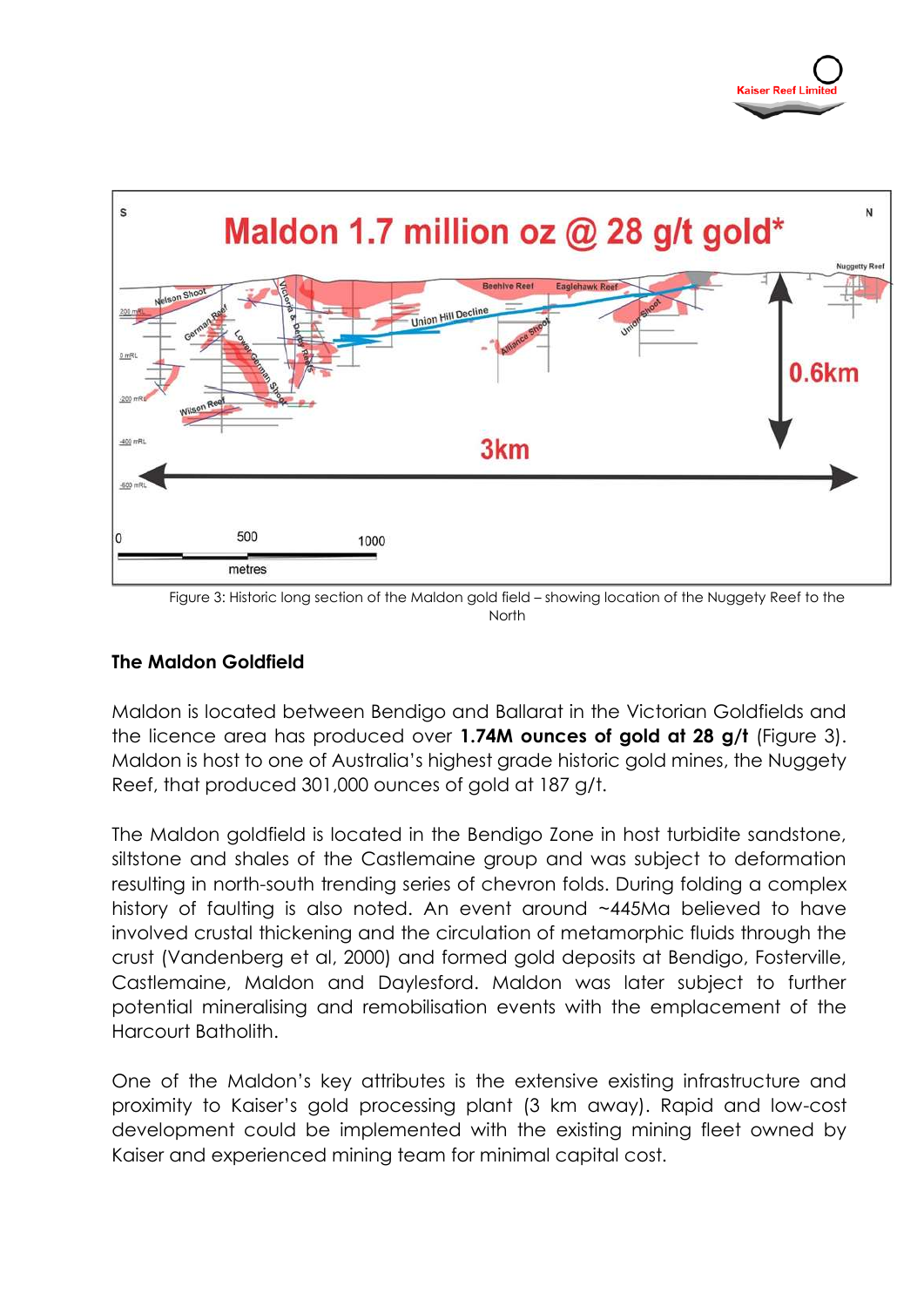

Kaiser considers Maldon to be an underexplored and extremely prospective prolific high grade historic goldfield. Exploration at Maldon is a high priority objective for Kaiser. Drilling commenced early during the Quarter targeting prospective potential ore shoot extensions along the Eaglehawk Reef. Kaiser initially utilised a small company owned Kempe diamond drilling rig to commence early drilling at Maldon. Unfortunately, the production and effectiveness of the rig was substantially below expectations and some of the deeper targets were not tested.

The full-scale underground drilling rig concluded drilling at the A1 Mine and has since commenced drilling from underground locations at Maldon. The contracted drilling rig has since proven to be very productive and capable. Drilling has initially targeted the projected extensions to historic high-grade mineralisation at the Eaglehawk reef, one of Maldon's largest high grade and largest historic mines. The Kaiser owned Maldon goldfield produced **1.74 million ounces of gold at an average grade of 28 g/t gold** (Not including alluvial/placer production) on a granted mining lease close to the 100% owned, permitted and operating plant which is currently treating ore from the wholly owned high-grade A1 gold mine.

Maldon has some distinct exploration and development advantages including an established and serviced decline which allows excellent underground access for drilling high-grade shoots and is currently facilitating the underground drilling.

Some of the historic high-grade gold results from Maldon that require follow up include:

- o **0.90m @ 103.0 g/t gold**
- o **2.73m @ 42.2 g/t gold**
- o **2.75m @ 22.6 g/t gold**
- o **0.44m @ 205.0 g/t gold**
- o **2.00m @ 58.0 g/t gold**
- o **2.30m @ 12.5 g/t gold**
- o **0.83m @ 80.0 g/t gold**
- o **1.0m @ 45.5 g/t gold**
- o **3.55m @ 11.9 g/t gold**
- o **2.95m @ 18.5 g/t gold**
- o **0.85m @ 114.6 g/t gold**